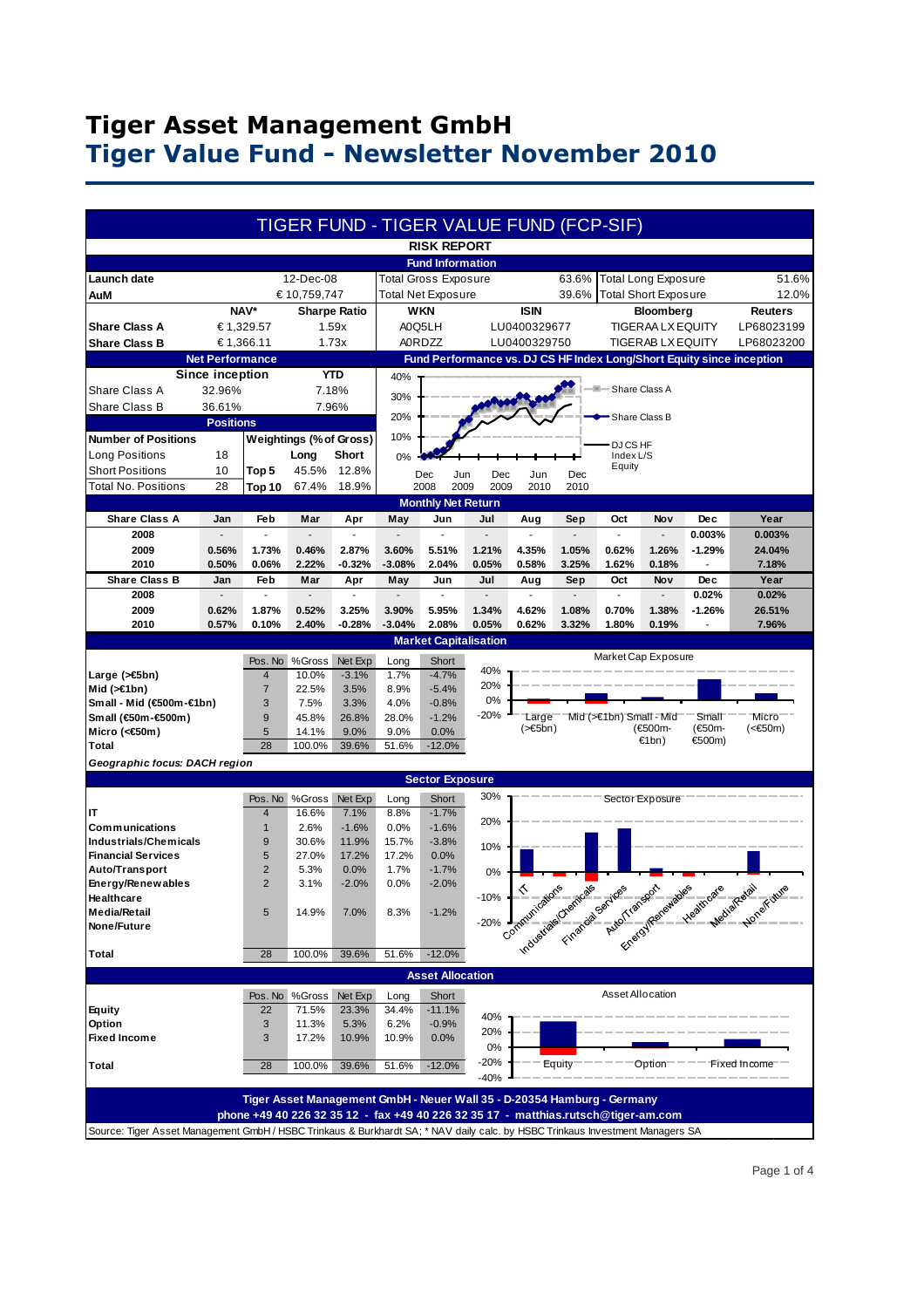# **Tiger Value Fund – November 2010**

#### **O Returns: Up 0.18% (class A)/0.19% (class B)**

 In November the Tiger Value Fund had a positive net return of 0.18% for share class A and 0.19% for share class B, making a cumulative positive net return of +7.18%/ +7.96% YTD and  $+32.96\%/+36.61\%$  since inception (share class A/B).

#### **O Commentary: Previous contributors dragged performance**

With a net performance of 32.96% (class A)/ 36.61% (class B) since inception in mid December 2008 and our Sharpe Ratio of 1.59 (class A) and 1.73 (class B) we are ranked under the top 50 hedge funds out of 1,610 long/short equity hedge funds worldwide at www.hedgefund.net.

In November Porsche, Volta Finance, Mistral Media and Francotyp-Postalia have been among our strongest contributors adding +277bp to the Fund performance. On the negative side our long positions Tipp24, Freenet, Nabaltec, Eurohypo and Postbank (incl. bonds and derivatives) which have been the main positive contributors over the last two months cost us -235bp. The MDAX Future hedge cost another -17bp while we were break-even with our single short positions.

#### **O Discussion: Porsche - call option on VW**

In October we started to scale into Porsche SE (PSH,  $\epsilon$ 65) via the sale of put options when the stock traded below €40 building an exposure of 7%. We expected to get executed on our in-themoney put options but unfortunately we had to book our profits as the stock nearly doubled until the end of November.

Porsche SE is mainly driven by the VW share price and not the Porsche AG fundamentals as Porsche SE holds a 50.7% stake in VW ord. accounting for approximately 80% of the Porsche SE assets. As a result a VW ord. share price move from  $\epsilon$ 120 to  $\epsilon$ 150 would add  $\epsilon$ 26 or 40% to PSH NAV i.e. a leverage of 1.6x currently. When we started to scale into PSH we calculated a 50% discount or 100% upside to PSHs NAV assuming net adjustments of Eur 8.1bn for net debt, tax and legal issues.

We expect the discount to fade as the merger of VW and PSH becoming more likely to take place. Any uncertainty about legal issues and a potential postponement of the merger will result in an expansion of the PSH-VW spread, i.e. a larger discount.

We would feel comfortable to scale into PSH again once we have a discount > 40% to it's NAV with a clearer view on legal claims of US investors. The next important event will be the statement by a U.S. court which will decide whether legal proceedings regarding the claims brought forward by U.S. investors will start in the U.S. The decision is expected for January 17, 2011.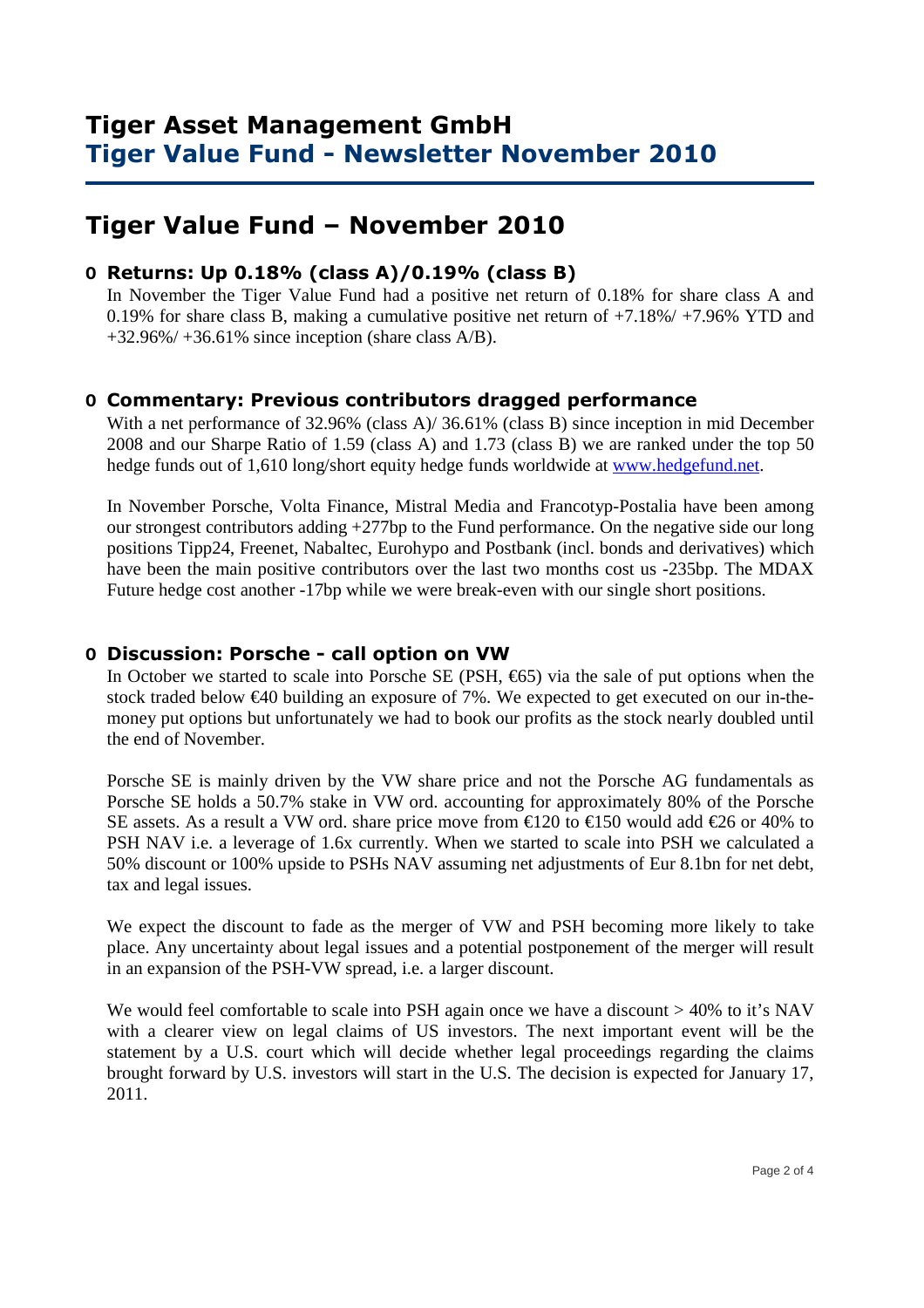## **Tiger Asset Management GmbH Tiger Value Fund - Newsletter November 2010**

### **o Outlook: Slower growth in 2011; stock picking will be key**

Many investors expect 2011 to be characterized by ongoing macro improvement and increased confidence in the sustainability of the global economic recovery. Also fading sovereign debt and bank capitalization concerns should help to drive company valuations higher. In addition stocks should profit from inflationary fears as nations may continue to increase their debt at a very rapid pace.

Although this may be the most likely scenario we have to note that we have passed the peak in corporate earnings growth and, as the benefits of base effects and operational leverage fade, earnings expectations are likely to fall. This implies that market returns will need to increasingly be driven by valuations. This may be feasible as trading multiples historically still are attractive and corporate balance sheets are also in good shape allowing for re-leveraging to support growth.

Over the last four weeks we had around 40 one-to-one meetings where several management teams indicated that they feel increasingly uncomfortable with analyst expectations; some even stated that consensus figures 2011 are too bullish. For sure uncertainty with regard to growth, politics, and policy will result in volatile equity markets.

But, stock picking should produce significant alpha in 2011. We are quite optimistic on some smaller companies with stable growth and high cash flows which appear to be incorrectly valued and believe that these investments offer the most attractive risk-reward profile. At the same time we found compelling short ideas with negative catalysts where we will start to build our positions in the beginning of 2011 in a less bullish environment.

We are very pleased with our new subscriptions bringing the assets to above  $\epsilon$ 12m by the beginning of January 2011 and would like to thank you for your continuing support.

Our next subscription deadline for the Tiger Value Fund is  $23<sup>rd</sup>$  December 2010 at 5pm. Should you have any questions regarding the fund, how to invest in the fund or anything else please feel free to contact us via phone at +49(0)402263235-12 or e-mail at matthias.rutsch@tiger-am.com.

We wish you all a Merry Christmas and a Happy New Year!

### *The Tiger Value Fund Desk, 16th December 2010.*

 *Matthias Rutsch Marc Schädler*